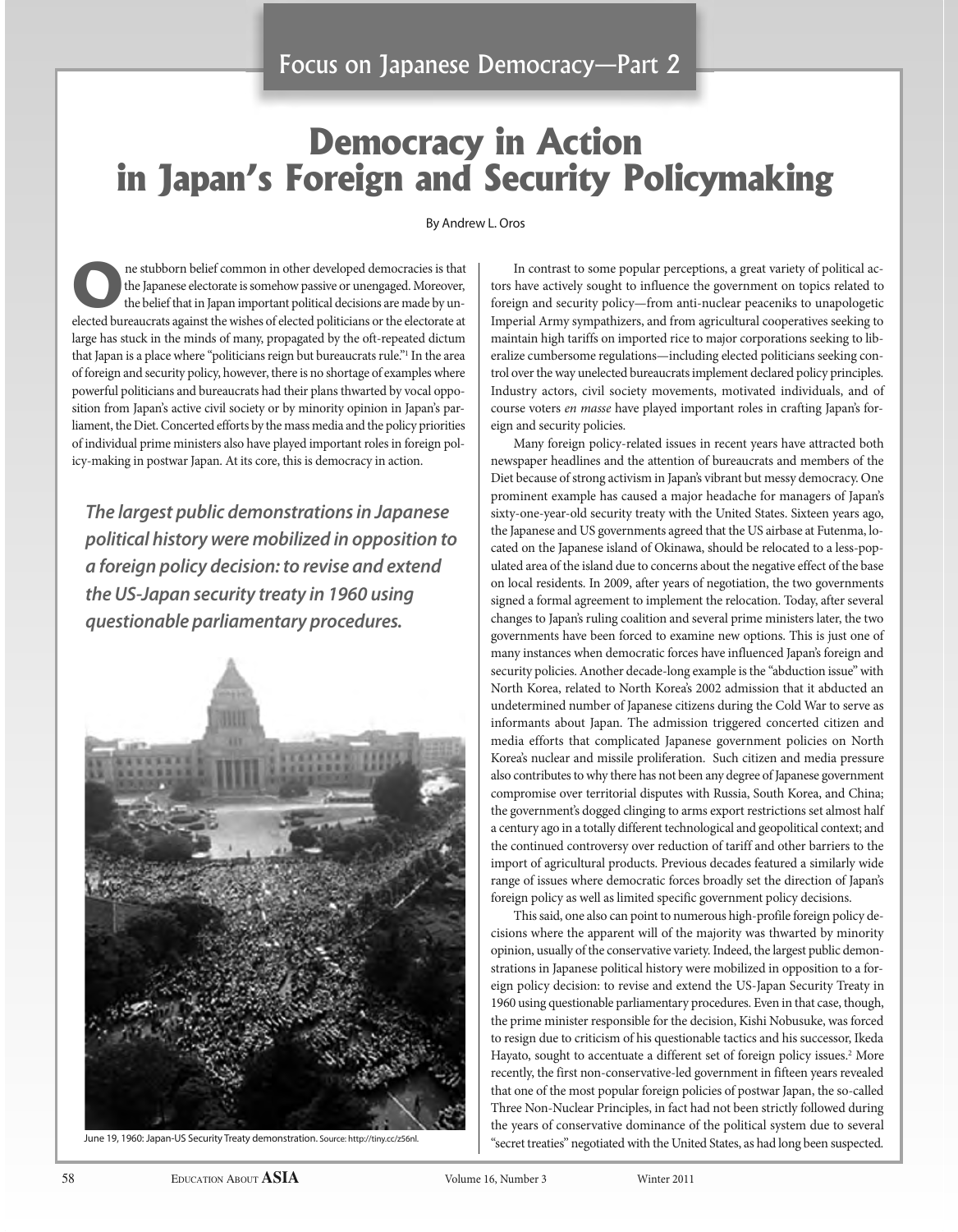In short, a close examination of the process of Japan's foreign and security policymaking operates as a microcosm of Japan's broader democratic practice, illustrating both its strengths and its weaknesses, as well as the evolution of Japanese democracy over time.

### **Four Long-Standing Themes in Debates and activism over Foreign Policy**

The postwar Japanese electorate possesses deeply held and long-standing differences over foreign policy issues. While specific issues have changed over time, many of the fundamental disagreements that emerged in the immediate postwar period continue to divide the electorate over a half-century later. Four principal areas of difference revolve around the following questions: (1) what are the political and governance lessons from the negative experience of World War II? (2) to what extent should Japan maintain military forces and seek to assume "great power" status in the world? (3) to what extent should Japan "ally" with the US to provide for its security, rather than building an independent military capability or following another strategy (like UN-centrism or unarmed neutrality)?; and (4) to what extent should Japan restructure government regulation to open the country to global competition? For three of these four themes, clearly the nature of the political system and issues of war and peace have been inextricably linked.

Within these major foreign and security policy cleavages, countless specific policy issues have emerged, and along with them, countless political activists, organizations, lobbying groups, and party platforms. For example, some argue vociferously that Japan must "remember Hiroshima" and thus advocate a "nuclear-free world" and a Japan without offensive military capabilities. Others passionately argue that Japan has been scapegoated for its wartime conduct by neighbors who exaggerate so-called atrocities for current political gain and thus advocate revision of Japan's history textbooks to instill more patriotism among Japan's youth. Some organized groups strongly lobby elected officials to maintain high tariffs and other barriers on imported goods, while others contend that Japan must lower such barriers in order to become more internationally competitive. As one of the world's largest democracies, it is no surprise that Japan's electorate possesses diverse views on a wide range of foreign policy issues. The degree to which diverse political actors have advocated for these issues and the extent that they have affected actual foreign policymaking in Japan belie the stereotype of Japanese democracy as somehow passive or unengaged.

#### **The Centrality of Foreign Policy to Cold War Party Politics**

Article Nine of Japan's postwar constitution—the so-called "war-renouncing clause"—is one of the most internationally recognized foreign policies of postwar Japan.3 It also provides a good illustration of how democracy has shaped postwar foreign policy practice. Even before the postwar constitution was officially adopted on May 3, 1947, activists in Japan's fledgling democracy argued over the meaning and wisdom of this tenet of the American-drafted but Japanese-adopted document. Large numbers of Japanese did not support Article Nine then, and many still do not. They have worked hard to change it, just as supporters have struggled to keep it. Many Japanese felt that since its introduction, the spirit of Article Nine has not been observed in policies carried out by the succession of conservative-dominated Japanese administrations that governed Japan's parliament for all but ten months from mid-1955 until the late 2009 election. Numerous activists, lobbying groups, and political party platforms were crafted around either "respecting the constitution" or efforts to "revise Article Nine." In the end, as is often the case in a democracy, a de facto compromise was reached—with formal revision of Article Nine never taking place but with the interpretation of it evolving over time, largely in the direction of public opinion.<sup>4</sup> To handle the issue of interpretation, bureaucrats were used more than the courts.<sup>5</sup> This typifies a pattern seen in many other cases of foreign policymaking in postwar Japan: elected politicians set the guidelines or principles

*Some groups argue vociferously that Japan must "remember Hiroshima" and thus advocate a "nuclear-free world" and a Japan without offensive military capabilities.*



May 2011, protests calling for a change in the country's nuclear policy. Source: http://tiny.cc/zto2a.

for a policy—usually based on, or at least informed by, popular opinion and bureaucrats are tasked with designing and implementing the specific policy implementation.

The dominant political party of the postwar period, the Liberal Democratic Party (LDP), came together as a party in the tumultuous 1950s when political conservatives were especially divided on national security issues in particular the need for and extent of a long-term military alliance with the US, Japanese direct involvement in the emerging Cold War between the US and the Soviet Union, and Japanese military rearmament in general. What bound political conservatives together was an opposition to socialism and the party that supported it, the Japan Socialist Party (JSP). When rival factions of the JSP formed a unified front against divided conservatives in 1955, conservatives responded by merging the Liberal and Democratic parties into the LDP. This "1955 System" would provide the basis of Japanese electoral politics for the subsequent four decades and to a large degree rested on two foreign policy decisions, the LDP leadership strategy of limiting re-militarization and following the US lead in the Cold War while focusing energy and attention on impressive economic growth rates.<sup>6</sup>

One must be careful, however, not to oversimplify the nature of the 1955 system regarding the politics of national security. Despite a long-standing political party division that was under-girded by a foreign policy issue, public opinion polling throughout the postwar period shows large numbers of Japanese sympathetic to the minority JSP on many issues related to national security. These numbers were too large for the LDP to ignore if it sought to maintain an electoral majority, and thus party leaders were forced to be responsive to voter preferences on foreign policy issues. Among such public sympathies was the political force of "pacifism" or a related "anti-militarist" belief championed by the JSP.<sup>7</sup> The popularity of such ideas forced the LDP to compromise on many policy issues and more broadly kept the LDP on the defensive on policies related to Japan's postwar military forces, the so-called Self Defense Forces (SDF). For example, fearing a loss of its majority in elections in the late 1960s and 1970s, LDP leaders advocated "lite" versions of JSP policies regarding arms production and export, nuclear weapons, security relations with the United States, and the level of rearmament in an economically booming Japan.8 It is in this period that now-famous Japanese security policies restricting arms exports and the introduction, maintenance, and production of nuclear weapons, limiting defense spending to less than 1 percent of GDP, and prohibiting the use of the SDF overseas were most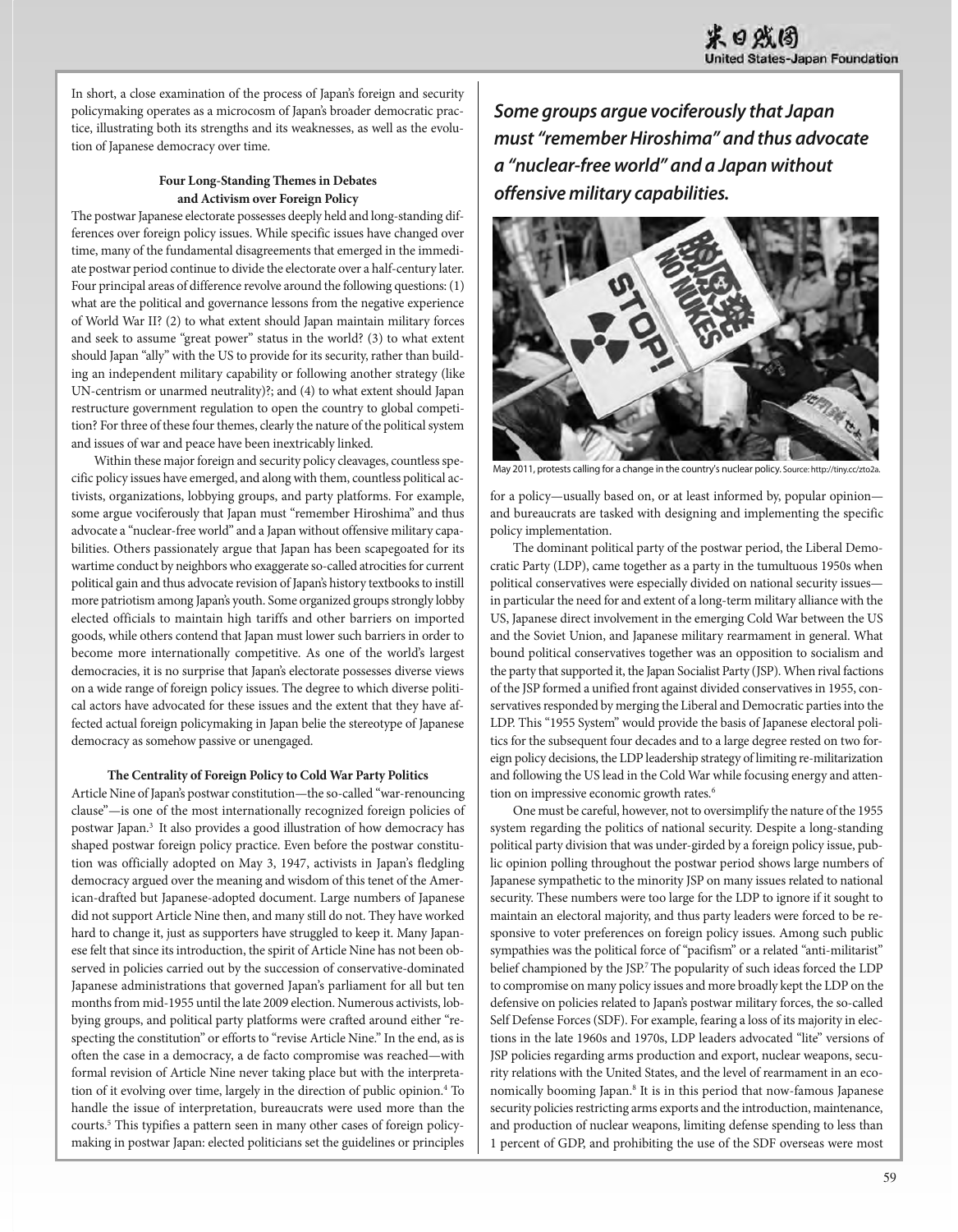## Focus on Japanese Democracy—Part 2

**The ability of activists based in Okinawa to slow and ultimately derail negotiations over base relocation contributed to a major fissure in the Japan-US alliance in the fall and winter of 2009–10.**



May 27, 2010, protest in okinawa. Source: http://tiny.cc/m8yqd.

clearly articulated. These policies were the direct result of citizen activists, concerted pressure from the minority JSP in the Diet, and voter preferences as expressed in public opinion polls.

At the same time, however, Japan's military capabilities and activities also increased substantially over the period of conservative dominance, despite an apparent consensus that Japan's constitution allowed it to maintain only the minimum military force necessary for defense of the home islands, to not possess offensive weaponry, and to not participate in "collective self-defense" activities, i.e., military activities in alliance with other states. What exactly constituted the "minimum necessary force" or "offensive" weapons was expanded little by little during the postwar LDP dominance, particularly during periods when more hawkish prime ministers such as Nakasone Yasuhiro (1982–87), Hashimoto Ryutaro (1996–98), and Koizumi Junichiro (2001– 06) were in power. These leaders—working closely with Japanese bureaucrats and US counterparts—enacted important policy changes that included a new Maritime SDF (MSDF) role in patrolling sea lanes up to 1,000 nautical miles from Japan and a partial exception to the arms export ban for the United States (Nakasone), deepened security cooperation under US-Japan alliance revised "guidelines" (Hashimoto), and the first SDF overseas dispatches to areas of active combat—although still in non-combat roles—and the approval to develop mid-air refueling capabilities for combat aircraft (Koizumi).

In sum, during the Cold War, both major political parties—the LDP and JSP—competed for votes over a wide range of foreign and security policy-related issues. Even though the Democratic Party of Japan (DPJ) replaced the JSP as Japan's other major party, this competition for votes continues today. On the right, beyond the question of remilitarization, issues related to veterans' rights, commemoration of war dead, and patriotic education have been useful issues on the campaign trail. On the left, issues related to the SDFconstitutionality, of perceived censorship of textbooks, and of Japan's relationship with its Asian neighbors over questions of history similarly have been useful in campaigns. Nor was activism and debate limited to national security issues. Japan's broader policies toward Asia, its global economic and

trade policies, its Overseas Development Assistance (ODA) policies, and a wide range of other policies have been carefully considered and strenuously argued, lobbied, and considered by postwar political actors.

Democratic competition and contestation over foreign policy issues was not just the purview of political parties or of wrangling between politicians and bureaucrats. Many civil society activists and grassroots movements arose related to foreign policy as Japan's fledgling democracy took root. Peace and anti-nuclear activists—many originating in Hiroshima and Nagasaki—captured national attention via the mass media and highly organized and creative campaigns. The Japan Teacher's Union and other civil society activists have long advocated for revisions to the process by which school textbooks —in particular, those related to history—are approved, opening space for more frank discussions of Japan's wartime policies at home and abroad. The late historian and activist Saburo Ienaga pursued this issue through the courts from 1965 until a final 1997 Supreme Court ruling in his favor—which illustrates the power of an individual to affect the policy process and how difficult certain sorts of activism can be in the area of foreign policy. Far right activists have also enthusiastically promoted their preferred foreign policy agenda. "Sound trucks" that blare out nationalist slogans in public spaces are a pervasive part of Japan's democratic landscape. The far right has been associated with countless examples of less legitimate campaigns of intimidation to "persuade" those who dare to impugn the Imperial household (such as over the Shōwa emperor's role in the Second World War) or who violate a de facto taboo over public discussion of other subjects related to Japan's wartime conduct.<sup>9</sup>

### **Political Party Division on Foreign Policy opens greater Democratic Space**

Throughout postwar Japanese political history, substantial divisions within political parties over foreign policy issues have created openings for activists, bureaucrats, and skillful politicians to exploit. The LDP has long been divided over the optimal level of remilitarization and reliance on the United States, as evidenced by the starkly different views of prime ministers Kishi Nobosuke (1957–60) and Nakasone (1982–87) when contrasted with Ikeda Hayato (1960–64) and Miki Takeo (1974–76). In the post-Cold War period, the contrast between Koizumi Junichiro (2001–06) and Fukuda Yasuo (2007– 08) was equally stark in terms of Japan's engagement with China or the overseas role of Japan's SDF. Trade policy and the broader issues of deregulation and globalization similarly exposed substantial disagreements within the LDP. The JSP and its post-Cold War successor, the Democratic Socialist Party (DSP), similarly were deeply divided on the two issues. In the post-Cold War period, these divisions became even more problematic for both parties—and for the new major party, the Democratic Party of Japan (DPJ)—often leading to political gridlock, dramatic policy shifts resulting from changing political dynamics within a party, and defections of party members to create new political parties or coalitions.

Ironically, this lack of ability of political parties to present a unified view on major foreign policy issues opened political space for other forms of democratic participation in the foreign policymaking process—from concerted media campaigns and citizen lobbying to the effect of different prime ministers—even of the same party—on foreign policy outcomes.

Democratic input into foreign policy formulation has been especially apparent in recent years, often to the chagrin of the ruling coalition and to the Ministry of Foreign Affairs. The "obstruction" of the government line on foreign policy has affected almost every major foreign policy issue facing contemporary Japan, including defense policy; alliance with the US; relations with China, South Korea, and especially North Korea; energy and trade policies; and ODA policy. Granted, the strong apparent influence of outside groups on foreign policymaking is partly the result of the aforementioned